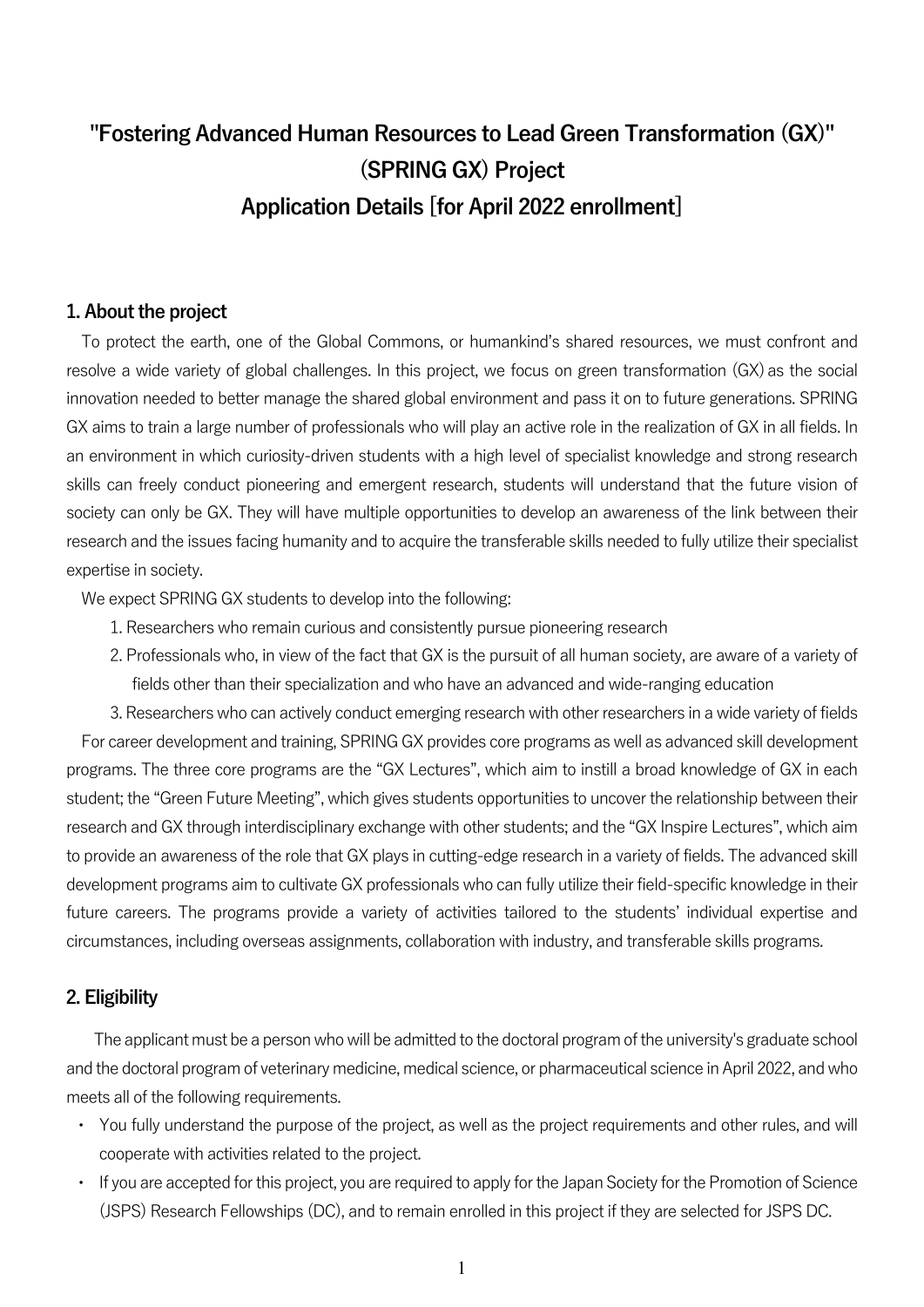・ You are eager to participate in overseas dispatch program, Industry-academia collaboration internship, and transferable skills acquisition program.

However, the following students (status on April 1, 2022) are not eligible to apply:

- ・ Students on a leave of absence
- International students supported by the Japanese Government (Monbukagakusho) Scholarship or other support from their home country, Japan Society for the Promotion of Science (JSPS) Research Fellowships (DC), Students of the "University Fellowship Program for the Creation of Innovation in Science and Technology" by the Ministry of Education, Culture, Sports, Science and Technology, MEXT Doctoral Program for World-leading Innovative & Smart Education (WISE) students
- ・ Program for Leading Graduate Schools students, World-leading Innovative Graduate Study Program (WINGS) students
- ・ Students receiving financial support of over 160,000 yen per month from other programs of the University of Tokyo or national research and development agencies.(\*1)
- Students who work for a company and have a stable income from salary or executive compensation that is sufficient to cover their living expenses (2.4 million yen per year or more). After being selected, the amount of support from the University of Tokyo cannot exceed 280,000 yen per month when combined with the amount of support from SPRING GX (180,000 yen per month).

(\*1) In this application guideline, such programs refer to activities that the University of Tokyo or any national research and development agency is responsible for accounting as an institution, regardless of the source of the budget.

## **3. Selection method**

Project students will be selected on the basis of their application documents. Interviews may be conducted as necessary.

# **4. Number of students to be admitted**

Around 180 students

## **5. Selection announcement and enrollment procedures**

- (1) The results of the selection will be announced at around 2:00 p.m. on March 15, 2022 (Tue), and the applicant ID's of successful applicants will be posted on the recruitment page.
- (2) Enrollment procedures will be notified by e-mail to those who have been accepted. Successful applicants must complete the necessary procedures by the designated date.
- (3) Successful applicants will be admitted as SPRING GX project students in April 2022 after they are accepted and enrolled in the doctoral programs of the University's Graduate School and doctoral courses of veterinary medicine, medical science, or pharmaceutical science.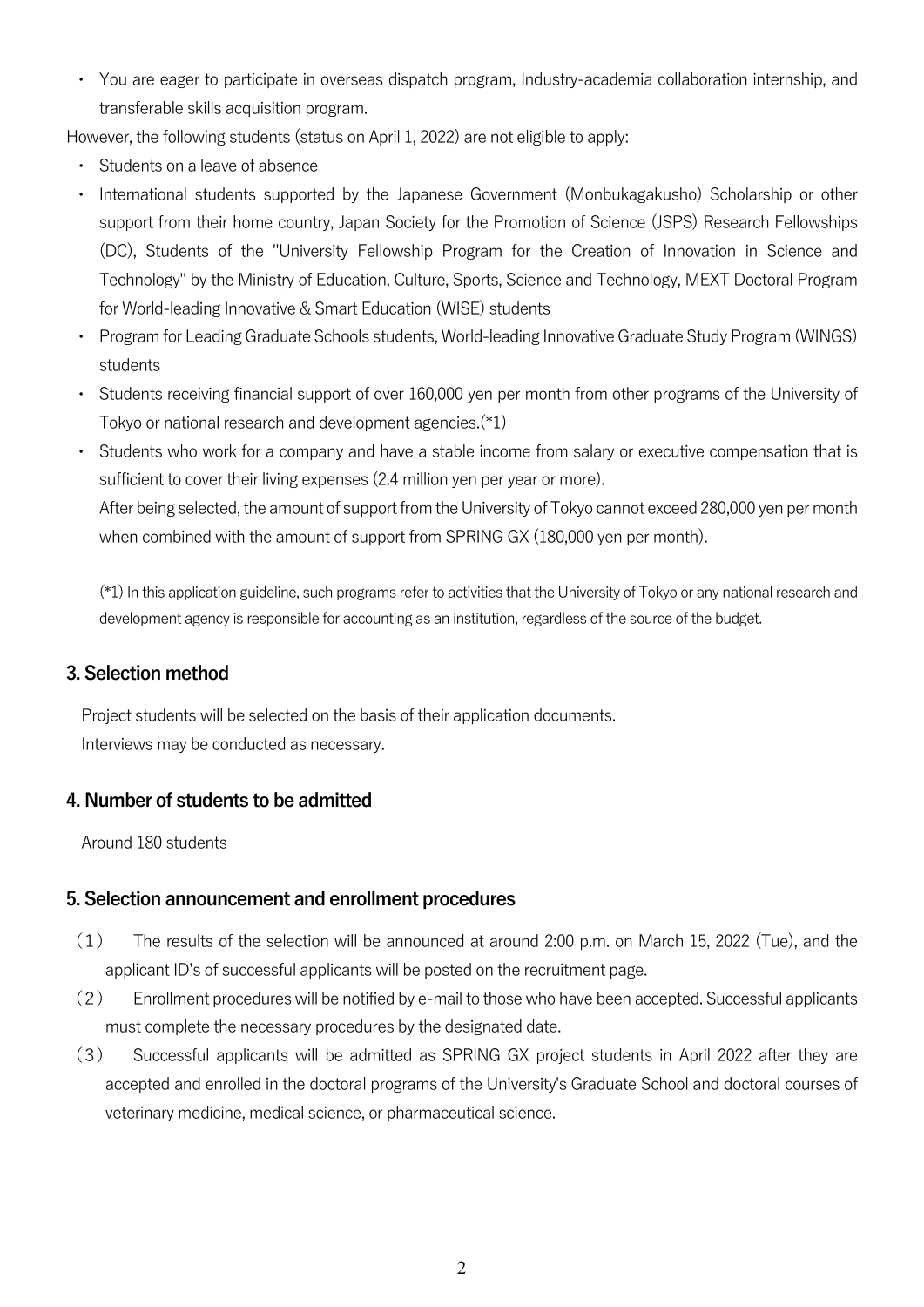## **6. Application procedures**

#### (1) Application documents

(a) Applicant Information

Input the required items in the application website that can be accessed from the recruitment page. At that time, choose which WINGS you want to be associated with.

(b) Application form

Download the designated form in the recruitment page, fill it out, and upload the electronic file (PDF converted from WORD) from the designated location on the application website.

(c) Supervisor's confirmation form

Students who have received a preliminary acceptance for participating in SPRING GX must inform their supervisor of the acceptance and obtain permission to take part in SPRING GX. The students should request the supervisor to submit the confirmation form to the SPRING GX Office. Note that if the supervisor does not submit the confirmation form, you will not be accepted. Students who do not have a supervisor at the time of the preliminary acceptance should ask the head of the department in which they will enroll to submit the confirmation form. The method of submitting the confirmation form will be notified at the time of the preliminary acceptance.

(2) Application deadline

January 31, 2022 (Mon) 15:00 (Japan Standard Time)

The server may be crowded just before the end of the application period, so please apply well in advance. Applications received after the deadline will not be accepted, even if the application is still in progress.

## **7. Enrollment period**

Students will be enrolled in the project until they complete the doctoral program.

(However, the standard period of study cannot be exceeded.)

## **8. Financial support**

Students will receive a monthly grant of 180,000 yen. We also plan to provide each student with 340,000 yen per year for research grant. In addition, applications for overseas travel expenses may be paid after evaluation by the Project Officer. Students will become not eligible to receive the monthly grant and the annual research grant from this project once they are selected as a Research Fellowship for Young Scientists of JSPS.

The monthly grant (for living expenses) is treated as miscellaneous income for tax purposes and is subject to income tax and residence tax. Recipients must thus file a tax return to the National Tax Agency. Please also check the following points and inform those responsible for your support (e.g., your parents) as necessary:

- ・ You are responsible for carrying out the necessary procedures regarding social insurance, pension, etc.
- ・ Contact the workplace of the person responsible for your support (e.g., your parents) regarding health insurance and dependents' allowance.
- ・ Contact your local tax office regarding dependents' allowance on your income tax.
- ・ For students who have not yet arrived in Japan, the monthly grant will be paid from the month they arrive in Japan (no retroactive payment will be made for the period prior to arrival).